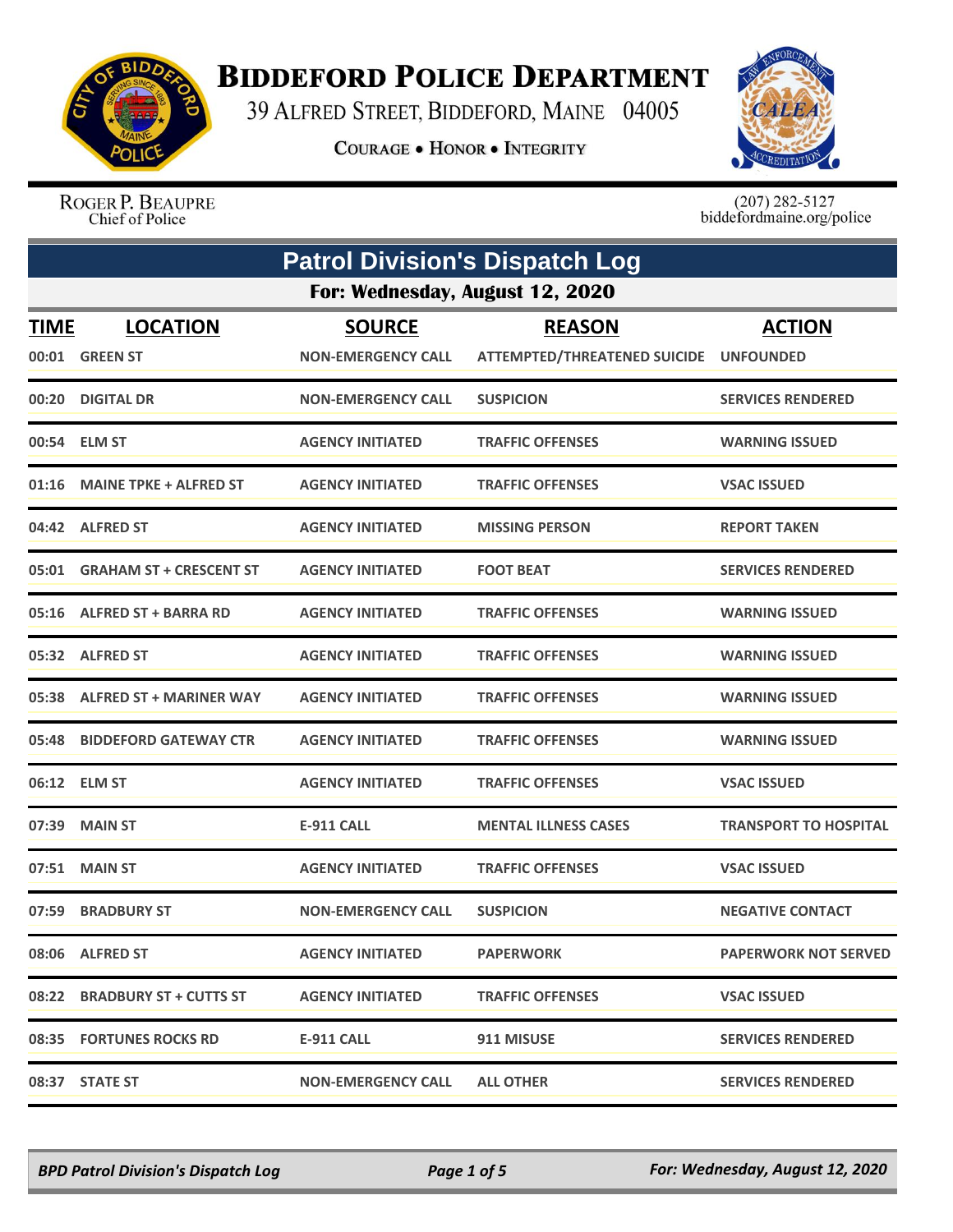| <b>TIME</b> | <b>LOCATION</b>                                    | <b>SOURCE</b>             | <b>REASON</b>                                         | <b>ACTION</b>            |
|-------------|----------------------------------------------------|---------------------------|-------------------------------------------------------|--------------------------|
|             | 08:39 SOUTH ST                                     | E-911 CALL                | 911 MISUSE                                            | <b>SERVICES RENDERED</b> |
|             | 08:41 ADAMS ST                                     | <b>AGENCY INITIATED</b>   | <b>TRAFFIC OFFENSES</b>                               | <b>WARNING ISSUED</b>    |
|             | 08:55 ELM ST                                       | <b>AGENCY INITIATED</b>   | <b>TRAFFIC OFFENSES</b>                               | <b>WARNING ISSUED</b>    |
|             | 08:58 POMERLEAU ST                                 | <b>AGENCY INITIATED</b>   | <b>ANIMAL COMPLAINT</b>                               | <b>SERVICES RENDERED</b> |
|             | 09:10 ALFRED ST                                    | <b>AGENCY INITIATED</b>   | <b>TRAFFIC OFFENSES</b>                               | <b>VSAC ISSUED</b>       |
|             | 09:12 WESTFIELD ST                                 | <b>AGENCY INITIATED</b>   | <b>ANIMAL COMPLAINT</b>                               | <b>SERVICES RENDERED</b> |
|             | 09:12 HIGH ST                                      | E-911 CALL                | 911 MISUSE                                            | <b>SERVICES RENDERED</b> |
|             | 09:25 ALFRED ST                                    | <b>AGENCY INITIATED</b>   | <b>TRAFFIC OFFENSES</b>                               | <b>WARNING ISSUED</b>    |
|             | 09:25 MAIN ST                                      | <b>NON-EMERGENCY CALL</b> | <b>PUBLIC DEFICATION</b>                              | <b>SERVICES RENDERED</b> |
|             | 09:31 ALFRED ST                                    | <b>AGENCY INITIATED</b>   | <b>TRAFFIC OFFENSES</b>                               | <b>WARNING ISSUED</b>    |
|             | 09:39 ALFRED ST                                    | <b>AGENCY INITIATED</b>   | <b>TRAFFIC OFFENSES</b>                               | <b>VSAC ISSUED</b>       |
|             | 09:51 ALFRED ST                                    | <b>WALK-IN AT STATION</b> | <b>COURT ORDERED CHECK IN</b>                         | <b>DISPATCH HANDLED</b>  |
|             | 09:56 ALFRED ST                                    | <b>WALK-IN AT STATION</b> | <b>COURT ORDERED CHECK IN</b>                         | <b>DISPATCH HANDLED</b>  |
|             | 10:20 GRANITE ST                                   | <b>AGENCY INITIATED</b>   | <b>TRAFFIC OFFENSES</b>                               | <b>WARNING ISSUED</b>    |
|             | 10:30 ELM ST                                       | <b>AGENCY INITIATED</b>   | <b>PROTECTION FROM ABUSE SERVICE PAPERWORK SERVED</b> |                          |
|             | <b>10:32 GRANITE ST</b>                            | <b>AGENCY INITIATED</b>   | <b>TRAFFIC OFFENSES</b>                               | <b>WARNING ISSUED</b>    |
|             | 10:36 HILL ST + ACORN ST                           | <b>AGENCY INITIATED</b>   | <b>TRAFFIC OFFENSES</b>                               | <b>WARNING ISSUED</b>    |
|             | 10:43 GRANITE ST                                   | <b>AGENCY INITIATED</b>   | <b>TRAFFIC OFFENSES</b>                               | <b>VSAC ISSUED</b>       |
|             | 10:53 MAINE TPKE                                   | <b>E-911 CALL</b>         | 911 MISUSE                                            | <b>SERVICES RENDERED</b> |
|             | 11:14 MORIN ST                                     | <b>NON-EMERGENCY CALL</b> | <b>ANIMAL COMPLAINT</b>                               | <b>GONE ON ARRIVAL</b>   |
|             | 11:15 WEST ST                                      | <b>AGENCY INITIATED</b>   | <b>TRAFFIC OFFENSES</b>                               | <b>VSAC ISSUED</b>       |
|             | 11:16    FOSS ST                                   | <b>AGENCY INITIATED</b>   | <b>TRAFFIC OFFENSES</b>                               | <b>WARNING ISSUED</b>    |
|             | 11:31 WEST ST                                      | <b>AGENCY INITIATED</b>   | <b>TRAFFIC OFFENSES</b>                               | <b>WARNING ISSUED</b>    |
|             | 11:39 ALFRED ST + BIDDEFORD GATEW AGENCY INITIATED |                           | <b>TRAFFIC OFFENSES</b>                               | <b>WARNING ISSUED</b>    |
|             | <b>11:42 MAIN ST</b>                               | <b>NON-EMERGENCY CALL</b> | <b>FRAUD / SCAM</b>                                   | <b>REPORT TAKEN</b>      |

*BPD Patrol Division's Dispatch Log Page 2 of 5 For: Wednesday, August 12, 2020*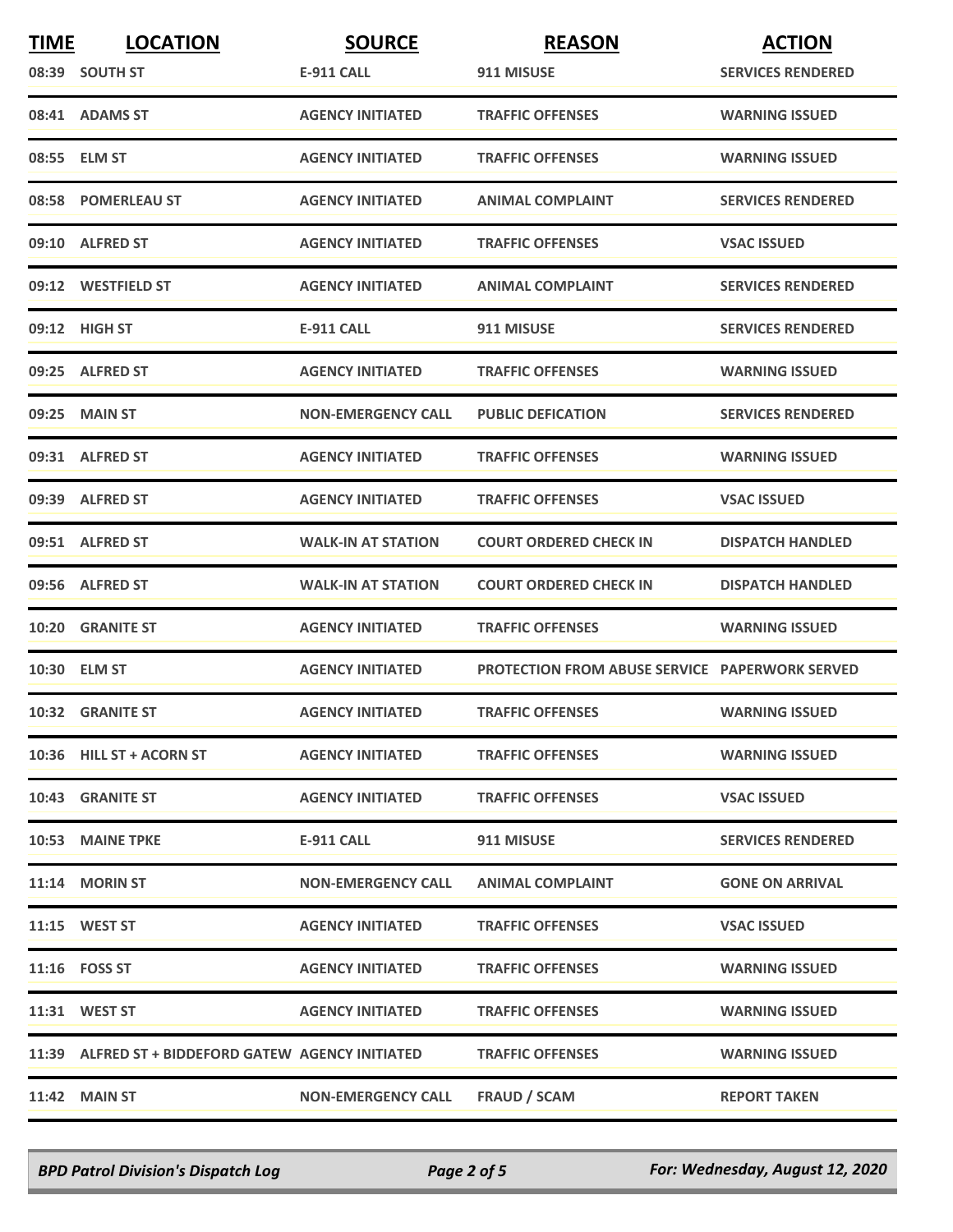| <b>TIME</b> | <b>LOCATION</b>                | <b>SOURCE</b>             | <b>REASON</b>           | <b>ACTION</b>                |
|-------------|--------------------------------|---------------------------|-------------------------|------------------------------|
|             | 11:43 ELM ST                   | <b>AGENCY INITIATED</b>   | <b>TRAFFIC OFFENSES</b> | <b>WARNING ISSUED</b>        |
|             | 11:52 PRECOURT ST              | <b>AGENCY INITIATED</b>   | <b>TRAFFIC OFFENSES</b> | <b>VSAC ISSUED</b>           |
|             | 11:52 WENTWORTH ST             | <b>NON-EMERGENCY CALL</b> | <b>PAPERWORK</b>        | <b>SERVICES RENDERED</b>     |
|             | 11:57 WENTWORTH ST             | <b>NON-EMERGENCY CALL</b> | <b>PAPERWORK</b>        | <b>SERVICES RENDERED</b>     |
|             | 12:00 ALFRED ST                | <b>AGENCY INITIATED</b>   | <b>CAR SEAT DETAIL</b>  | <b>SERVICES RENDERED</b>     |
|             | 12:11 ELM ST                   | <b>AGENCY INITIATED</b>   | <b>TRAFFIC OFFENSES</b> | <b>VSAC ISSUED</b>           |
|             | <b>12:31 MAIN ST</b>           | <b>NON-EMERGENCY CALL</b> | <b>SUSPICION</b>        | <b>GONE ON ARRIVAL</b>       |
|             | 12:45 BOULDER WAY              | <b>NON-EMERGENCY CALL</b> | <b>SHOPLIFTING</b>      | <b>REPORT TAKEN</b>          |
|             | 12:48 HIGH ST                  | <b>NON-EMERGENCY CALL</b> | <b>HARASSMENT</b>       | <b>SERVICES RENDERED</b>     |
|             | 13:09 MORIN ST                 | <b>AGENCY INITIATED</b>   | <b>ANIMAL COMPLAINT</b> | <b>SERVICES RENDERED</b>     |
|             | 13:10 MAY ST                   | <b>AGENCY INITIATED</b>   | <b>TRAFFIC OFFENSES</b> | <b>WARNING ISSUED</b>        |
|             | 13:12 ELPHIS ST                | <b>E-911 CALL</b>         | 911 MISUSE              | <b>NEGATIVE CONTACT</b>      |
|             | 13:13 OLD POOL RD              | <b>NON-EMERGENCY CALL</b> | <b>ANIMAL COMPLAINT</b> | <b>GONE ON ARRIVAL</b>       |
|             | 13:18 DARTMOUTH ST + MAY ST    | <b>AGENCY INITIATED</b>   | <b>TRAFFIC OFFENSES</b> | <b>VSAC ISSUED</b>           |
|             | 13:34 ADAMS ST                 | <b>AGENCY INITIATED</b>   | <b>TRAFFIC OFFENSES</b> | <b>WARNING ISSUED</b>        |
|             | 13:34 MAY ST                   | <b>AGENCY INITIATED</b>   | <b>TRAFFIC OFFENSES</b> | <b>WARNING ISSUED</b>        |
|             | 13:43 HILLS BEACH RD           | <b>RADIO</b>              | <b>PAPERWORK</b>        | <b>PAPERWORK SERVED</b>      |
|             | 13:44 SOUTH ST                 | <b>AGENCY INITIATED</b>   | <b>TRAFFIC OFFENSES</b> | <b>VSAC ISSUED</b>           |
|             | 14:09 SEVENTH ST               | E-911 CALL                | 911 MISUSE              | <b>DISPATCH HANDLED</b>      |
|             | 14:20 BIRCH ST                 | <b>AGENCY INITIATED</b>   | <b>TRAFFIC OFFENSES</b> | <b>WARNING ISSUED</b>        |
|             | 14:34 ALFRED ST + PRECOURT ST  | <b>NON-EMERGENCY CALL</b> | <b>DISABLED VEHICLE</b> | <b>GONE ON ARRIVAL</b>       |
|             | <b>14:36 FORTUNES ROCKS RD</b> | <b>AGENCY INITIATED</b>   | <b>ANIMAL COMPLAINT</b> | <b>GONE ON ARRIVAL</b>       |
|             | 14:52 WASHINGTON ST            | <b>NON-EMERGENCY CALL</b> | <b>TRESPASSING</b>      | <b>WARNING ISSUED</b>        |
|             | <b>15:17 WASHINGTON ST</b>     | <b>AGENCY INITIATED</b>   | <b>CHECK WELFARE</b>    | <b>TRANSPORT TO HOSPITAL</b> |
|             | <b>15:20 POMERLEAU ST</b>      | <b>AGENCY INITIATED</b>   | <b>ANIMAL COMPLAINT</b> | <b>SERVICES RENDERED</b>     |

*BPD Patrol Division's Dispatch Log Page 3 of 5 For: Wednesday, August 12, 2020*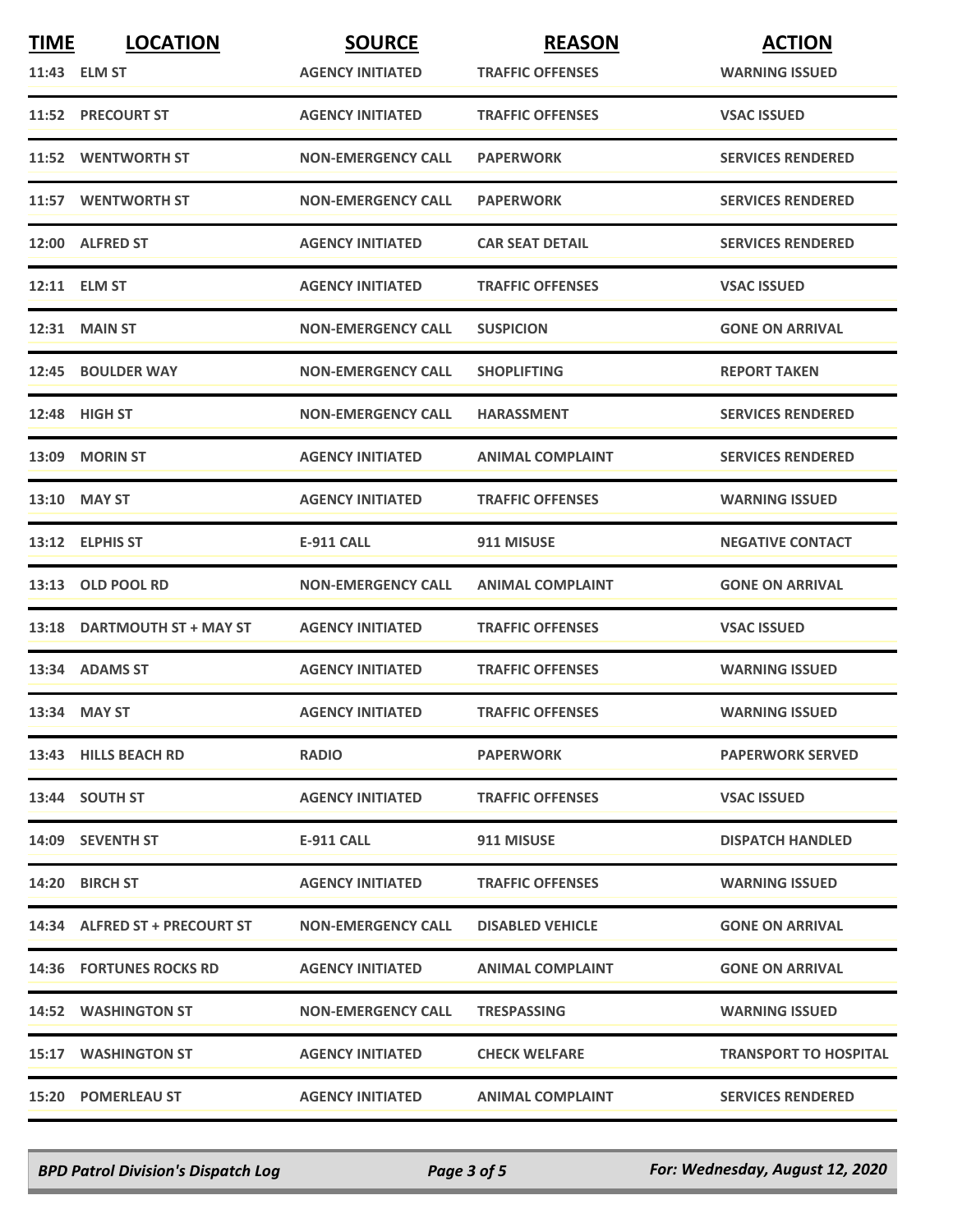| <b>TIME</b> | <b>LOCATION</b><br>15:30 WESTFIELD ST                                      | <b>SOURCE</b><br><b>AGENCY INITIATED</b> | <b>REASON</b><br><b>ANIMAL COMPLAINT</b>                                              | <b>ACTION</b><br><b>SERVICES RENDERED</b> |
|-------------|----------------------------------------------------------------------------|------------------------------------------|---------------------------------------------------------------------------------------|-------------------------------------------|
|             | 15:46 ELM ST                                                               | <b>NON-EMERGENCY CALL</b>                | <b>ROAD HAZARD</b>                                                                    | <b>SERVICES RENDERED</b>                  |
|             | 15:47 SACO FALLS WAY                                                       | <b>AGENCY INITIATED</b>                  | <b>ANIMAL COMPLAINT</b>                                                               | <b>SERVICES RENDERED</b>                  |
|             | <b>15:48 MAIN ST</b>                                                       | <b>NON-EMERGENCY CALL</b>                | <b>SUSPICION</b>                                                                      | <b>NEGATIVE CONTACT</b>                   |
|             | <b>15:55 WESTERN AVE</b>                                                   | <b>NON-EMERGENCY CALL</b>                | <b>SUSPICION</b>                                                                      | <b>REPORT TAKEN</b>                       |
|             | <b>15:58 BEACH HOUSE LN</b>                                                | <b>AGENCY INITIATED</b>                  | <b>ANIMAL COMPLAINT</b>                                                               | <b>SERVICES RENDERED</b>                  |
|             | 16:11 ALFRED ST + ROBERTS ST                                               | <b>AGENCY INITIATED</b>                  | <b>TRAFFIC OFFENSES</b>                                                               | <b>WARNING ISSUED</b>                     |
|             | 16:13 SUMMER ST                                                            | <b>NON-EMERGENCY CALL</b>                | <b>VIOL PROTECTION FROM ABUSE</b>                                                     | <b>REPORT TAKEN</b>                       |
|             | 16:21 ELM ST<br><b>CHARGE: ASSAULT</b>                                     | <b>NON-EMERGENCY CALL</b>                | <b>ASSAULT</b><br>OFFENDER: KENDRA JOAN SOUTHARD  AGE: 27  RESIDENT OF: BIDDEFORD, ME | <b>ARREST(S) MADE</b>                     |
|             | 16:26 SOUTH ST + BRIARWOOD DR                                              | <b>AGENCY INITIATED</b>                  | <b>TRAFFIC OFFENSES</b>                                                               | <b>WARNING ISSUED</b>                     |
|             | 17:01 ELM ST + ALFRED ST<br><b>CHARGE: OPERATE VEHICLE WITHOUT LICENSE</b> | <b>E-911 CALL</b>                        | <b>BOLO</b><br>OFFENDER: SHAWN L LEVESQUE  AGE: 34  RESIDENT OF: ROCHESTER, NH        | <b>CITATION ISSUED</b>                    |
| 17:17       | <b>PIERSONS LN</b>                                                         | <b>NON-EMERGENCY CALL</b>                | <b>MISSING PERSON</b>                                                                 | <b>REPORT TAKEN</b>                       |
|             | 17:25 OLD POOL RD                                                          | <b>NON-EMERGENCY CALL</b>                | <b>SUSPICION</b>                                                                      | <b>UNFOUNDED</b>                          |
|             | <b>17:35 RIVER RD</b>                                                      | <b>NON-EMERGENCY CALL</b>                | ATTEMPTED/THREATENED SUICIDE SERVICES RENDERED                                        |                                           |
|             | 18:09 GRANITE ST                                                           | <b>NON-EMERGENCY CALL</b>                | <b>ASSIST OTHER AGENCY</b>                                                            | <b>NEGATIVE CONTACT</b>                   |
|             | <b>18:10 FORTUNES ROCKS RD</b>                                             | <b>E-911 CALL</b>                        | 911 MISUSE                                                                            | <b>DISPATCH HANDLED</b>                   |
|             | 18:14 CRESCENT ST                                                          | <b>NON-EMERGENCY CALL</b>                | <b>ALL OTHER</b>                                                                      | <b>SERVICES RENDERED</b>                  |
|             | 18:16 MEDICAL CENTER DR                                                    | <b>NON-EMERGENCY CALL</b>                | <b>DISTURBANCE / NOISE</b>                                                            | <b>CANCELLED IN ROUTE</b>                 |
|             | <b>18:52 MEDICAL CENTER DR</b>                                             | <b>NON-EMERGENCY CALL</b>                | <b>DRUNKENNESS</b>                                                                    | <b>NO ACTION REQUIRED</b>                 |
|             | <b>19:01 HILL ST</b>                                                       | <b>AGENCY INITIATED</b>                  | <b>SUSPICION</b>                                                                      | <b>SERVICES RENDERED</b>                  |
|             | 19:10 RAYMOND ST                                                           | <b>NON-EMERGENCY CALL</b>                | <b>ANIMAL COMPLAINT</b>                                                               | <b>SERVICES RENDERED</b>                  |
|             | 19:34 WASHINGTON ST                                                        | <b>NON-EMERGENCY CALL</b>                | <b>FIGHTS</b>                                                                         | <b>SERVICES RENDERED</b>                  |
|             | 19:34 HILL ST                                                              | <b>NON-EMERGENCY CALL</b>                | <b>ASSIST OTHER AGENCY</b>                                                            | <b>NO ACTION REQUIRED</b>                 |

*BPD Patrol Division's Dispatch Log Page 4 of 5 For: Wednesday, August 12, 2020*